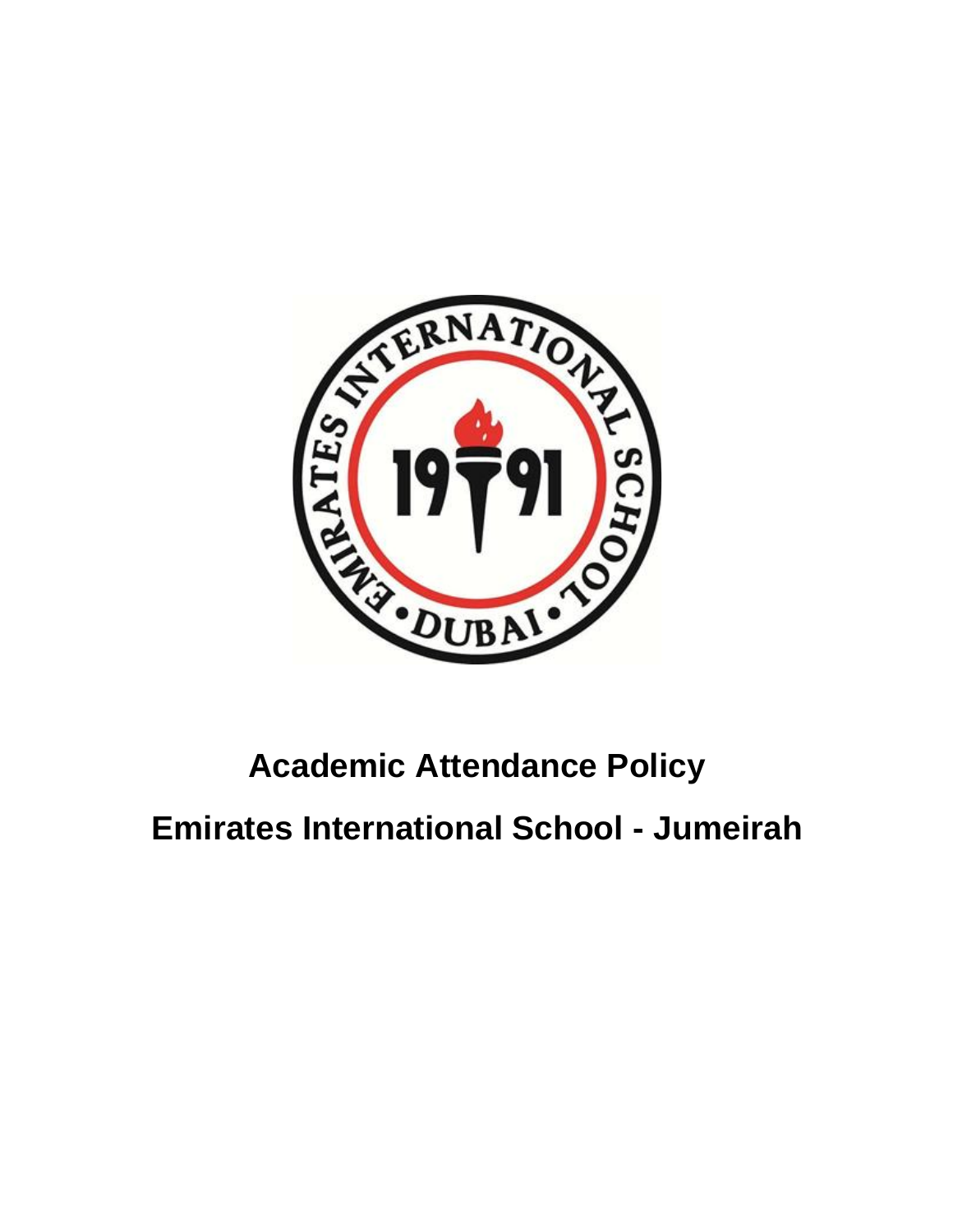### **Attendance and Punctuality**

Emirates International School promotes high levels of attendance and punctuality across the school. There is a clear connection supported by research, between high levels of attendance and achievement. At EIS there are high expectations of all members of the community, staff, parents and students alike in ensuring excellent attendance is the norm. The KHDA would expect a 95% attendance rate for all students if a school is to be rated outstanding.

Once a cycle of poor attendance and punctuality issues begin, it is difficult for a young person to break this pattern which can inevitably lead to underachievement, failure and even alienation.

#### **Aims and Objectives**

This policy aims to:

- develop a whole school approach to attendance and punctuality
- recognise good attendance and punctuality to school and lessons will be reflected in high levels of attainment and achievement
- reward and celebrate high levels of attendance and punctuality
- reinforce the habit of attending school and punctuality for lifelong learning

#### **School Ethos and Environment**

All members of the school community need to work together to create a culture in which students attend school consistently and are on time to lessons and other school related events.

It is advised family holidays should be organised in school holiday time. Requests for time out of school for family occasions should be submitted in writing to the Assistant Head - Pastoral/Inclusion .

#### **Registration**

• Morning registration starts at 7:45 a.m. and students will be expected to be on time in the home room by 7.40 a.m.

#### **Lateness**

- Lateness is a form of truancy and a matter of discourtesy to members of the school community
- When students are late without an acceptable reason they will be reprimanded by their